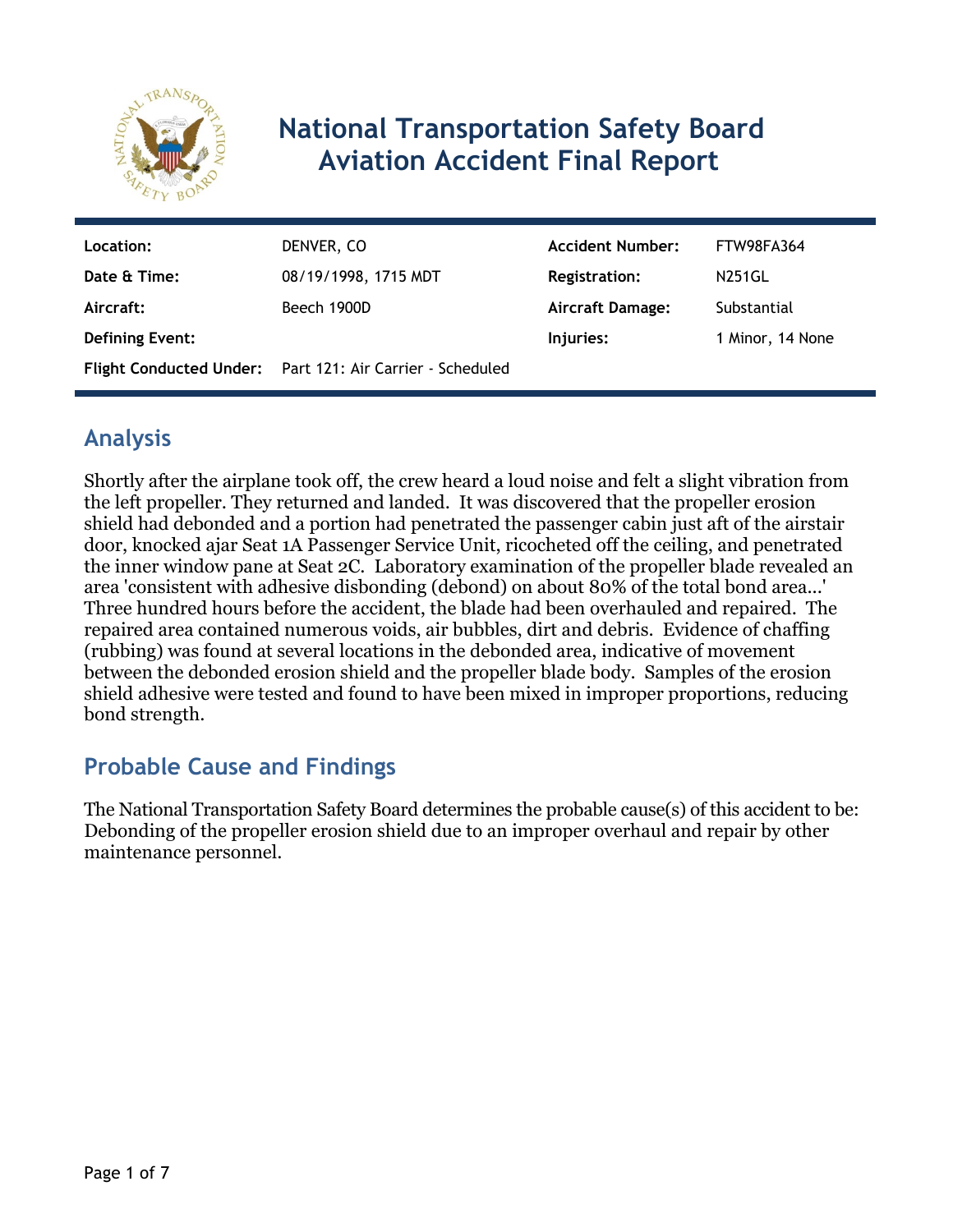#### **Findings**

Occurrence #1: AIRFRAME/COMPONENT/SYSTEM FAILURE/MALFUNCTION Phase of Operation: TAKEOFF - INITIAL CLIMB

Findings

- 1. (C) PROPELLER SYSTEM/ACCESSORIES,LEADING EDGE CAP DEBONDED
- 2. (C) MAINTENANCE,MAJOR REPAIR IMPROPER OTHER MAINTENANCE PERSONNEL
- 3. FUSELAGE,CABIN PENETRATED
- 4. PRECAUTIONARY LANDING PERFORMED PILOT IN COMMAND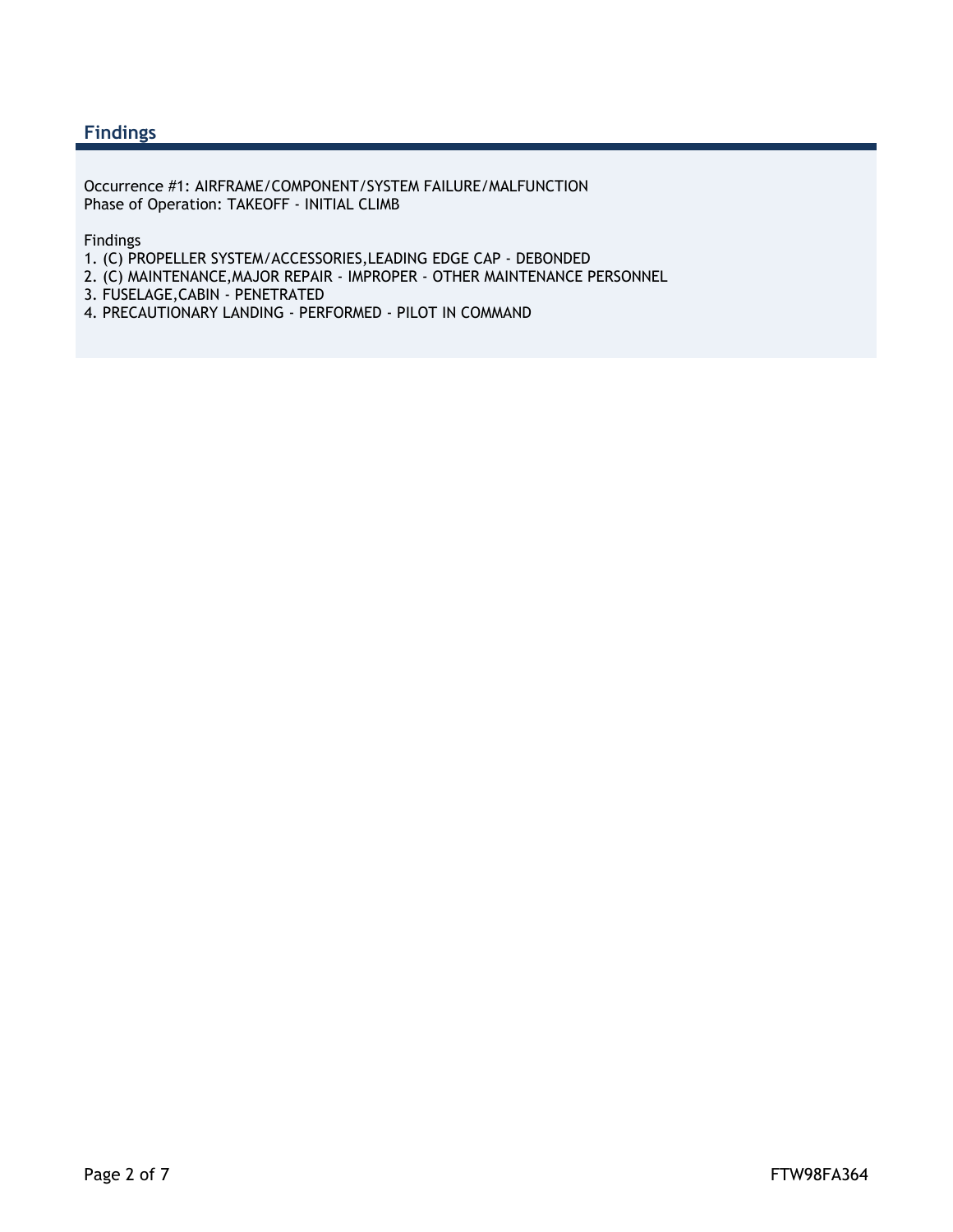# **Factual Information**

#### HISTORY OF FLIGHT

On August 19, 1998, at 1715 mountain daylight time, a Beech 1900D, N251ZV, owned by Mesa Airlines, Inc., of Farmington, New Mexico, and operated by Great Lakes Aviation, Ltd., of Spencer, Iowa, as United Express flight 1605, was substantially damaged when the erosion shield separated from one of the left propeller blades and punctured the pressure vessel during initial climb at Denver, Colorado. There were no injuries to the airline transport-rated captain, commercial certificated first officer, and 12 passengers, but one passenger sustained a minor injury. Visual meteorological conditions prevailed, and an IFR flight plan had been filed for the scheduled domestic passenger flight operating under Title 14 CFR Part 135.

The airplane taxied from its gate at 1710, and took off from runway 17R at 1714. The following was contained in the captain's discrepancy report: "Reaching 500 feet agl [above ground level] after takeoff, heard loud 'bang.' Slight vibration from left prop. Returned for landing. Discovered hole in fuselage from prop leading edge strip." The airplane returned to Denver and landed on runway 17L at 1719 and arrived at its gate at 1725.

Postaccident examination revealed the entire erosion shield was missing. There were three holes punctured in the fuselage. The first hole was about 12 inches aft of the airstair door and just above the cabin window. The second hole was slightly higher than the first. The third hole was at the top of the fuselage. A portion of the erosion shield entered the cabin and knocked out the overhead passenger service unit at seat 1A. Two small dents were found in the ceiling. The inner window pane at seat 2C was punctured and a piece of the erosion shield was found lodged between the inner and outer panes. Another piece was found between the ceiling and the pressure vessel. The passenger seated in row 2C sustained a small cut on his forehead when he was grazed by a piece of the shrapnel. He refused medical treatment.

#### AIRCRAFT INFORMATION

N251ZV (s.n. UE-251), a Beech 1900D, was manufactured by the Raytheon Aircraft Corporation in 1996. It was equipped with two Pratt and Whitney PT6A-67D engines, driving two Hartzell HC-E4A-31 composite propellers. The propeller blades are made of Kevlar, fiberglass, foam and epoxy. A metallic erosion shield is bonded to the leading edge of the propeller blades, and de-icing boots are bonded to the inboard end of the erosion shield and propeller blade body.

According to the aircraft maintenance records, the four propeller blades were last overhauled and repaired by Aircraft Propeller Service, Inc., in July 1998.

#### TESTS AND RESEARCH

The four composite blades from the left propeller were removed from the airplane and sent to NTSB's Materials Laboratory in Washington, D.C., where, on August 27, 1998, they were examined. According to the Materials Laboratory's Factual Report (No. 99-23, attached), the surface of the damaged blade (s.n. 811) was smooth and shiny, "consistent with adhesive disbonding (debond) on about 80% of the total bond area...The remaining outboard separation area had a much rougher powdery white appearance typical on cohesive separation within the bonding material."

The report further stated that the propeller blade (s.n. 811) had been repaired by injecting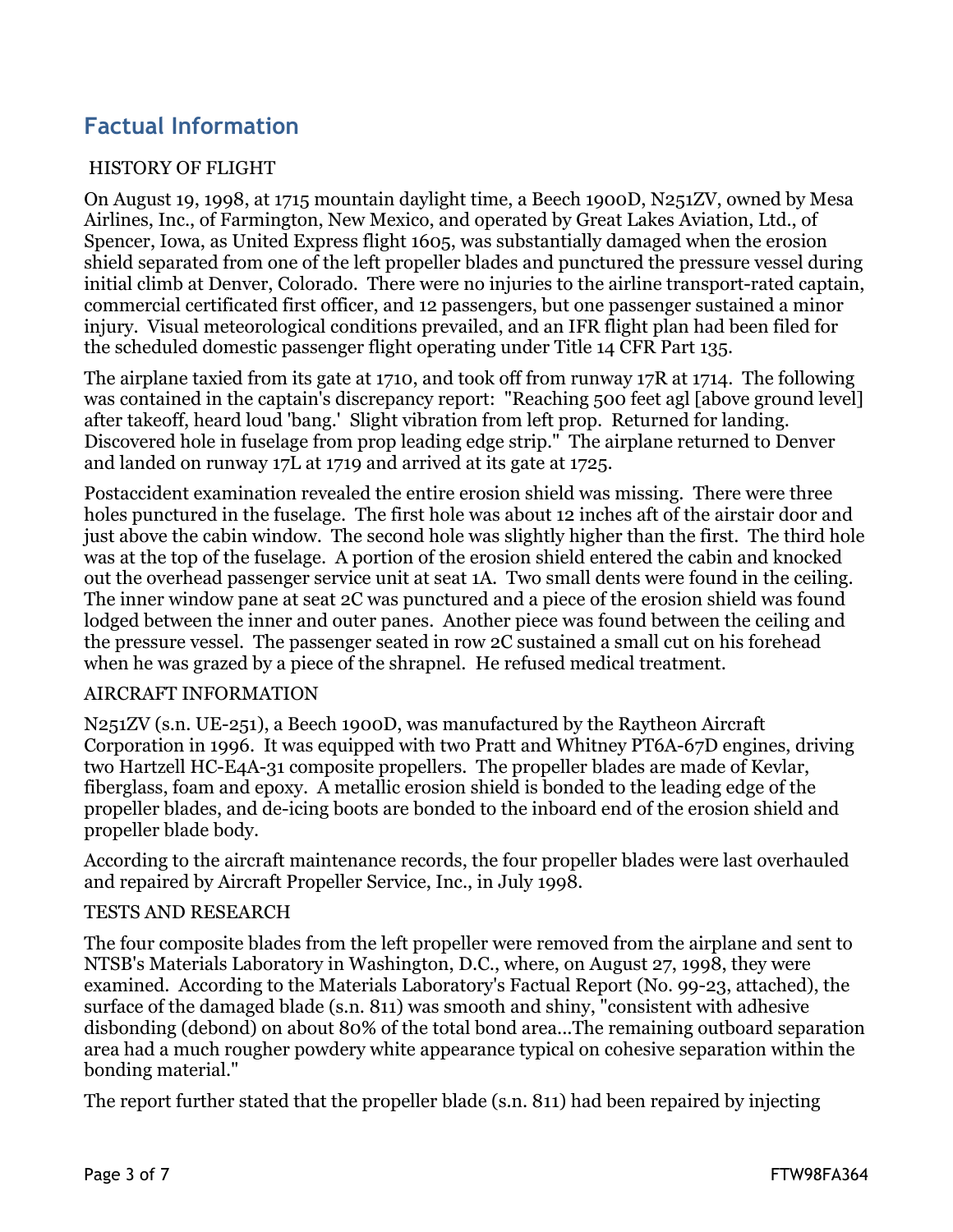adhesive into the joint. This repair reportedly occurred approximately 300 hours before. The repaired area was readily apparent during the examination because it contained numerous voids, air bubbles, dirt and debris. Evidence of chaffing (rubbing) was found at several locations in the debonded area, indicative of movement between the debonded erosion shield and the propeller blade body.

The other three blades (1802, 808, and 806) appeared to be undamaged when visually inspected, but tap tests indicated approximately 80 to 90% debonding of the erosion shield under the deice boots on blades 1802 and 808. Blade 806 had "spotty" debonding. When the deice boots were removed, the erosion shields on blades 808 and 806 were found to be cracked.

Samples of the erosion shield adhesive were removed and forwarded to the manufacturer for analysis. Using differential scanning calorimetery (DSC), the samples were found to be "fully cured," and contained no "environmental contaminants" such as water or solvents. Further tests of the adhesive, Hysol EA 9330, showed that the cured mixture contained approximately 120 to 140% (by weight) of the recommended amount of part B of the epoxy. A mixing ratio of 100:33 of part A (hardening components) to part B (catalyzers) is recommended by the data sheet.

In a report prepared for Hartzell Propellers by the University of Dayton Research Institute, it was found that decreased bond strength would result if Hysol EA 9330 was improperly mixed (such as a 20 to 40% excess of part B). Oil and dirt contamination detected on the blade surfaces would also reduce bonding strength of the joint. However, it could not be determined if the contamination was introduced before or after the erosion shield debonded. Finally, the report noted that exposure to high temperatures could cause a separation.

#### ADDITIONAL INFORMATION

The airplane was released to Great Lakes Aviation for repairs on August 20, 1998. After being examined at NTSB's laboratory, the composite blades from the left propeller were sent to Hartzell Propellers. Hartzell Propellers then sent four new replacement propeller blades to Great Lakes Aviation on September 1, 1998.

In addition to the Federal Aviation Administration, parties to the investigation included the Raytheon Aircraft Corporation, Great Lakes Aviation, Hartzell Propellers, and Aircraft Propeller Service, Inc.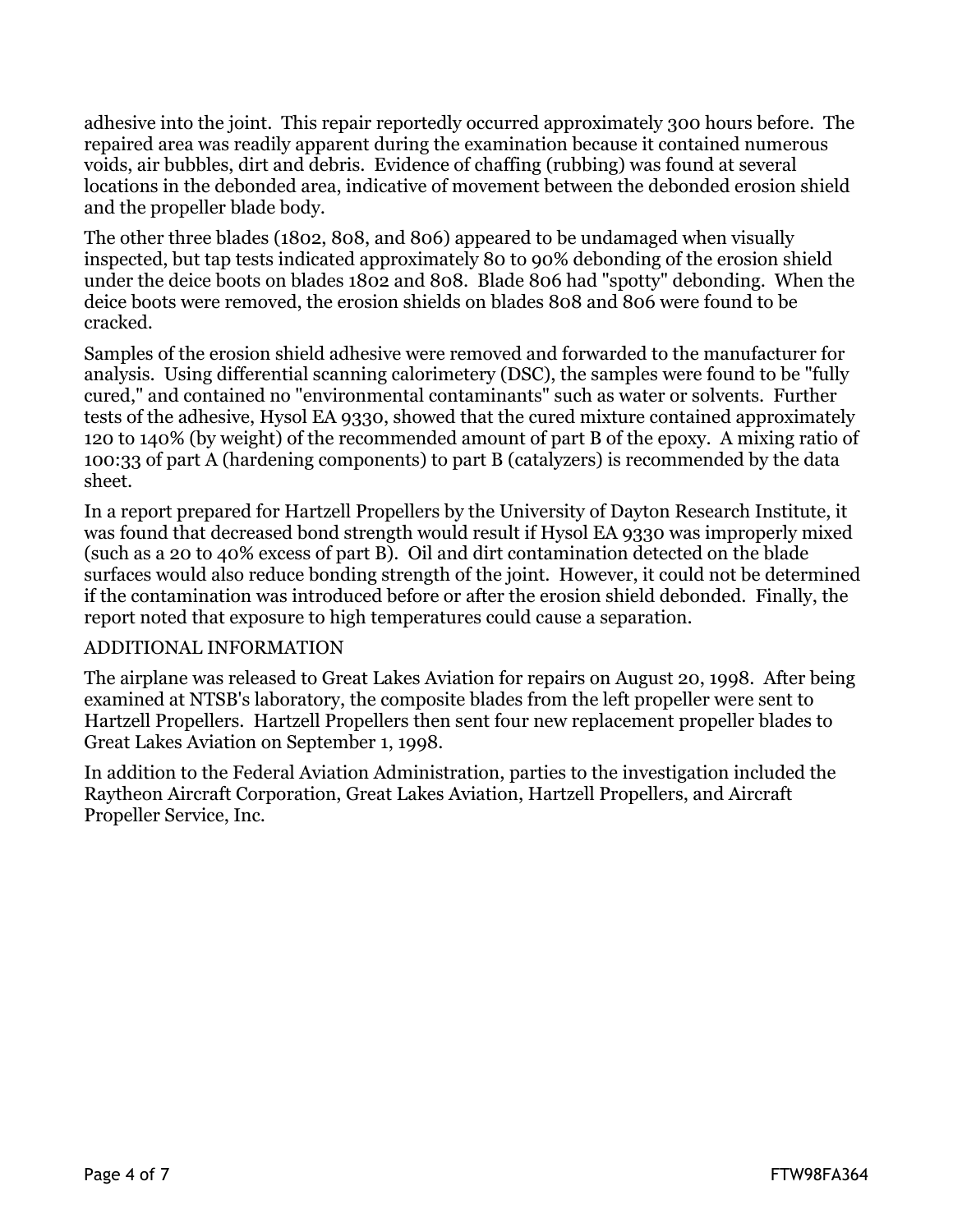### **Pilot Information**

| Certificate:                     | Airline Transport                                                                                                                                                                                                                                | Age:                              | 27, Male                      |
|----------------------------------|--------------------------------------------------------------------------------------------------------------------------------------------------------------------------------------------------------------------------------------------------|-----------------------------------|-------------------------------|
| Airplane Rating(s):              | Multi-engine Land                                                                                                                                                                                                                                | Seat Occupied:                    | Left                          |
| <b>Other Aircraft Rating(s):</b> | None                                                                                                                                                                                                                                             | <b>Restraint Used:</b>            | Seatbelt, Shoulder<br>harness |
| Instrument Rating(s):            | Airplane                                                                                                                                                                                                                                         | <b>Second Pilot Present:</b>      | Yes                           |
| Instructor Rating(s):            | Airplane Multi-engine; Airplane<br>Single-engine                                                                                                                                                                                                 | <b>Toxicology Performed:</b>      | No.                           |
| <b>Medical Certification:</b>    | Class 1 Valid Medical--w/<br>waivers/lim.                                                                                                                                                                                                        | <b>Last Medical Exam:</b>         | 04/07/1998                    |
| <b>Occupational Pilot:</b>       |                                                                                                                                                                                                                                                  | Last Flight Review or Equivalent: |                               |
| <b>Flight Time:</b>              | 1700 hours (Total, all aircraft), 700 hours (Total, this make and model), 840 hours (Pilot In<br>Command, all aircraft), 200 hours (Last 90 days, all aircraft), 40 hours (Last 30 days, all<br>aircraft), 8 hours (Last 24 hours, all aircraft) |                                   |                               |

# **Aircraft and Owner/Operator Information**

| Aircraft Manufacturer:            | Beech                                   | <b>Registration:</b>                  | <b>N251GL</b>      |
|-----------------------------------|-----------------------------------------|---------------------------------------|--------------------|
| Model/Series:                     | 1900D 1900D                             | <b>Aircraft Category:</b>             | Airplane           |
| <b>Year of Manufacture:</b>       |                                         | <b>Amateur Built:</b>                 | No                 |
| Airworthiness Certificate:        | <b>Transport</b>                        | Serial Number:                        | <b>UE-251</b>      |
| <b>Landing Gear Type:</b>         | Retractable - Tricycle                  | Seats:                                | 19                 |
| Date/Type of Last Inspection:     | 08/15/1998, Continuous<br>Airworthiness | Certified Max Gross Wt.:              | 16950 lbs          |
| Time Since Last Inspection:       | 34 Hours                                | Engines:                              | 2 Turbo Prop       |
| Airframe Total Time:              | 4142 Hours                              | <b>Engine Manufacturer:</b>           | P&W                |
| ELT:                              | Installed, not activated                | <b>Engine Model/Series:</b>           | <b>PT6A-67D</b>    |
| <b>Registered Owner:</b>          | MESA AIRLINES, INC.                     | <b>Rated Power:</b>                   | 1279 hp            |
| Operator:                         | <b>GREAT LAKES AVIATION, LTD.</b>       | Air Carrier Operating<br>Certificate: | Flag carrier (121) |
| <b>Operator Does Business As:</b> | UNITED EXPRESS                          | <b>Operator Designator Code:</b>      | <b>GLBA</b>        |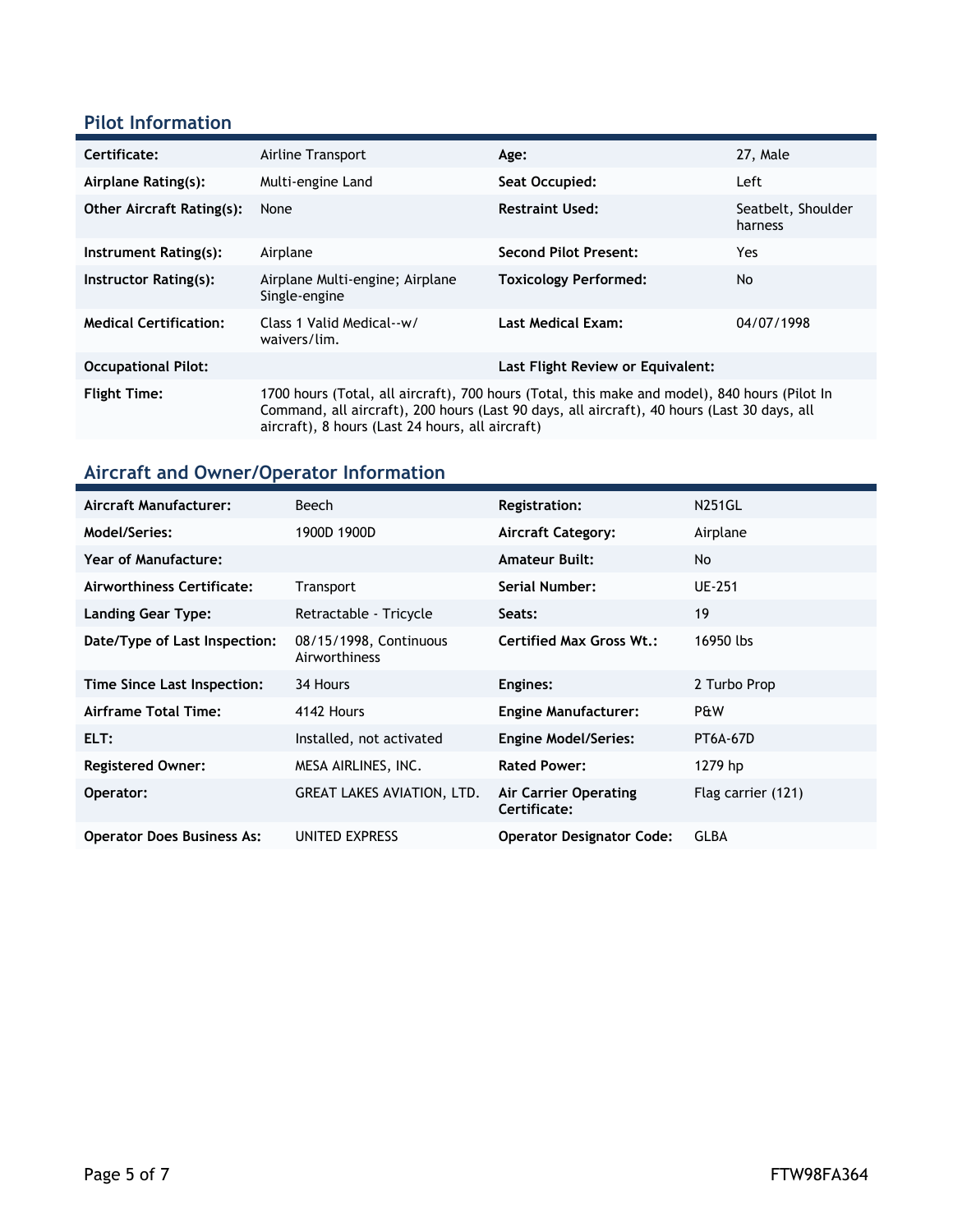## **Meteorological Information and Flight Plan**

| <b>Conditions at Accident Site:</b>     | <b>Visual Conditions</b>  | <b>Condition of Light:</b>    | Day                  |
|-----------------------------------------|---------------------------|-------------------------------|----------------------|
| <b>Observation Facility, Elevation:</b> | DEN, 5431 ft msl          | <b>Observation Time:</b>      | 1653 MDT             |
| Distance from Accident Site:            | 0 Nautical Miles          | Direction from Accident Site: | $\mathbf{0}^{\circ}$ |
| Lowest Cloud Condition:                 | Scattered / 18000 ft agl  | <b>Temperature/Dew Point:</b> | 27°C / $8^{\circ}$ C |
| Lowest Ceiling:                         | None / 0 ft agl           | Visibility                    | 10 Miles             |
| Wind Speed/Gusts, Direction:            | 9 knots, 140 <sup>°</sup> | Visibility (RVR):             | 0 ft                 |
| <b>Altimeter Setting:</b>               | 30 inches Hg              | Visibility (RVV):             | 0 Miles              |
| <b>Precipitation and Obscuration:</b>   |                           |                               |                      |
| <b>Departure Point:</b>                 | (DEN)                     | Type of Flight Plan Filed:    | <b>IFR</b>           |
| Destination:                            | ROCK SPRINGS, WY (RKS)    | <b>Type of Clearance:</b>     | <b>IFR</b>           |
| <b>Departure Time:</b>                  | 1715 MDT                  | <b>Type of Airspace:</b>      | Class B              |

### **Airport Information**

| Airport:                    | DENVER INTERNATIONAL (DEN) | <b>Runway Surface Type:</b>      | Concrete                            |
|-----------------------------|----------------------------|----------------------------------|-------------------------------------|
| <b>Airport Elevation:</b>   | 5431 ft                    | <b>Runway Surface Condition:</b> | Drv                                 |
| Runway Used:                | 17R.                       | IFR Approach:                    | None                                |
| <b>Runway Length/Width:</b> | 12000 ft / 150 ft          | <b>VFR Approach/Landing:</b>     | Full Stop; Precautionary<br>Landing |

### **Wreckage and Impact Information**

| Crew Injuries:          | 2 None           | Aircraft Damage:           | Substantial |
|-------------------------|------------------|----------------------------|-------------|
| Passenger Injuries:     | 1 Minor, 12 None | <b>Aircraft Fire:</b>      | None        |
| <b>Ground Injuries:</b> | N/A              | <b>Aircraft Explosion:</b> | None        |
| Total Injuries:         | 1 Minor, 14 None | Latitude, Longitude:       |             |

### **Administrative Information**

| Investigator In Charge (IIC):            | <b>ARNOLD</b><br>W SCOTT                                                                                                                                                                                                                                                                                                                           | <b>Adopted Date:</b> | 02/11/2000 |
|------------------------------------------|----------------------------------------------------------------------------------------------------------------------------------------------------------------------------------------------------------------------------------------------------------------------------------------------------------------------------------------------------|----------------------|------------|
| <b>Additional Participating Persons:</b> | RANDY L HAYNES; DENVER, CO                                                                                                                                                                                                                                                                                                                         |                      |            |
| <b>Publish Date:</b>                     |                                                                                                                                                                                                                                                                                                                                                    |                      |            |
| <b>Investigation Docket:</b>             | NTSB accident and incident dockets serve as permanent archival information for the NTSB's<br>investigations. Dockets released prior to June 1, 2009 are publicly available from the NTSB's<br>Record Management Division at pubing@ntsb.gov, or at 800-877-6799. Dockets released after<br>this date are available at http://dms.ntsb.gov/pubdms/. |                      |            |